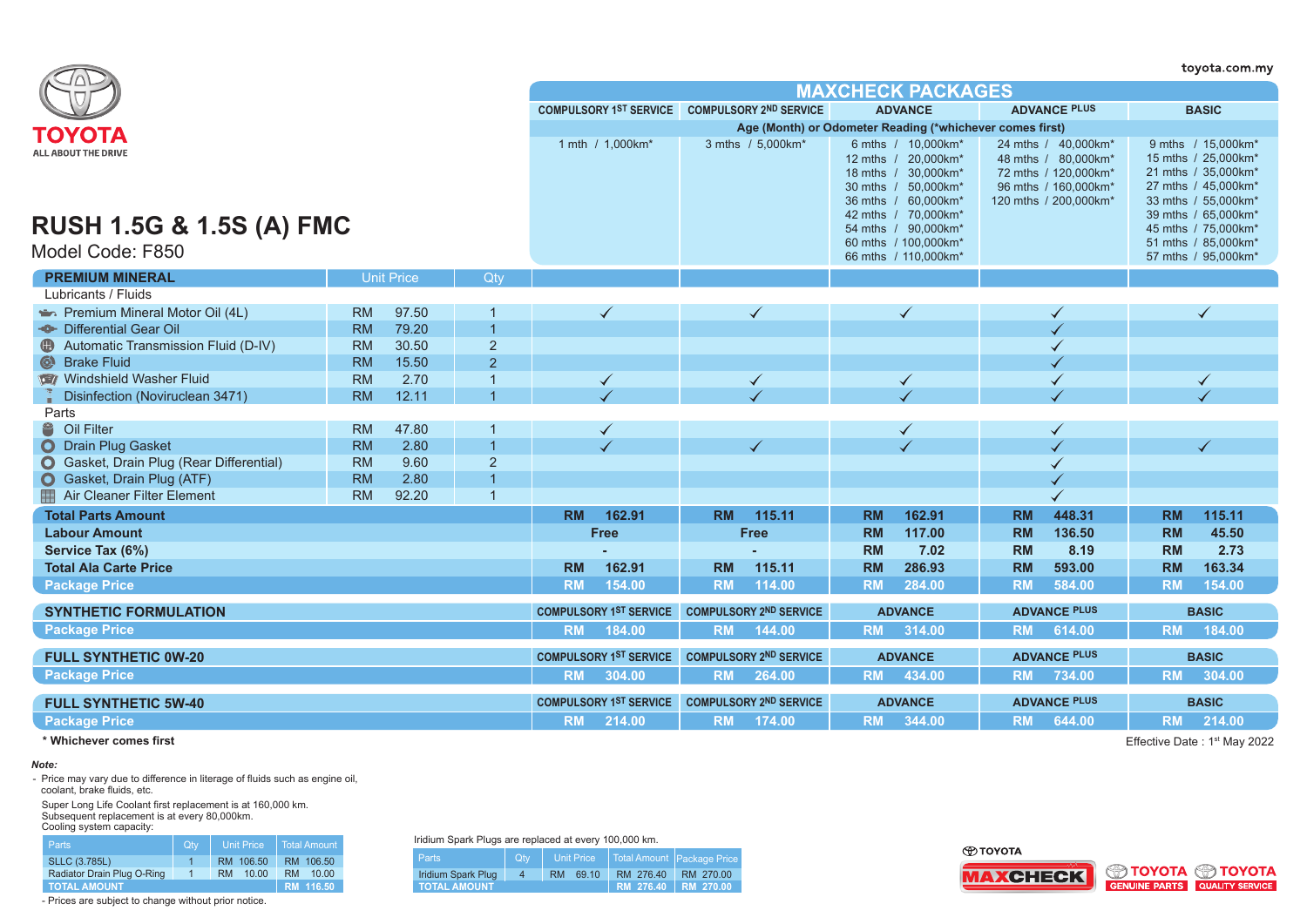|                                                            |           |                   |                               |                                                          |                               |                                               |                                             |                                                                                                          |                          |                                                                                                                     |              |                                                                                                                                       | toyota.com.my |  |  |
|------------------------------------------------------------|-----------|-------------------|-------------------------------|----------------------------------------------------------|-------------------------------|-----------------------------------------------|---------------------------------------------|----------------------------------------------------------------------------------------------------------|--------------------------|---------------------------------------------------------------------------------------------------------------------|--------------|---------------------------------------------------------------------------------------------------------------------------------------|---------------|--|--|
|                                                            |           |                   |                               |                                                          |                               |                                               |                                             |                                                                                                          | <b>MAXCHECK PACKAGES</b> |                                                                                                                     |              |                                                                                                                                       |               |  |  |
|                                                            |           |                   |                               |                                                          |                               | COMPULSORY 1ST SERVICE COMPULSORY 2ND SERVICE |                                             |                                                                                                          | <b>ADVANCE</b>           | <b>ADVANCE PLUS</b>                                                                                                 |              |                                                                                                                                       | <b>BASIC</b>  |  |  |
|                                                            |           |                   |                               | Age (Month) or Odometer Reading (*whichever comes first) |                               |                                               |                                             |                                                                                                          |                          |                                                                                                                     |              |                                                                                                                                       |               |  |  |
| TOYOTA<br>ALL ABOUT THE DRIVE                              |           |                   |                               | 1 mth / 1,000km*                                         |                               | 3 mths / 5,000km*                             | 18 mths $/$<br>$30$ mths /<br>$36$ mths $/$ | 6 mths / 10,000 km*<br>12 mths / 20,000km*<br>30.000km*<br>50.000km*<br>60,000km*<br>42 mths / 70,000km* |                          | 24 mths / 40,000km*<br>48 mths / 80,000km*<br>72 mths / 120,000km*<br>96 mths / 160.000km*<br>120 mths / 200,000km* |              | 9 mths / 15,000km*<br>15 mths / 25,000km*<br>21 mths / 35,000km*<br>27 mths / 45.000km*<br>33 mths / 55,000km*<br>39 mths / 65,000km* |               |  |  |
| RUSH 1.5S / 1.5G (Auto) (Minor Change)<br>Model Code: F700 |           |                   |                               |                                                          |                               |                                               |                                             | 54 mths / 90,000km*<br>60 mths / 100.000 km*<br>66 mths / 110,000km*                                     |                          |                                                                                                                     |              | 45 mths / 75,000km*<br>51 mths / 85.000 km*<br>57 mths / 95,000km*                                                                    |               |  |  |
| <b>PREMIUM MINERAL</b>                                     |           | <b>Unit Price</b> | Qtv                           |                                                          |                               |                                               |                                             |                                                                                                          |                          |                                                                                                                     |              |                                                                                                                                       |               |  |  |
| Lubricants / Fluids                                        |           |                   |                               |                                                          |                               |                                               |                                             |                                                                                                          |                          |                                                                                                                     |              |                                                                                                                                       |               |  |  |
| Premium Mineral Motor Oil (1L)                             | <b>RM</b> | 23.40             | 3                             |                                                          |                               |                                               | $\checkmark$                                |                                                                                                          | $\checkmark$             |                                                                                                                     |              |                                                                                                                                       | $\checkmark$  |  |  |
| - <sup>®</sup> - Differential Gear Oil                     | <b>RM</b> | 21.10             | 3                             |                                                          |                               |                                               |                                             |                                                                                                          |                          |                                                                                                                     |              |                                                                                                                                       |               |  |  |
| Automatic Transmission Fluid (D-III)<br>$\bigoplus$        | <b>RM</b> | 26.60             | $\overline{2}$                |                                                          |                               |                                               |                                             |                                                                                                          |                          |                                                                                                                     |              |                                                                                                                                       |               |  |  |
| <b>Power Steering Fluid</b><br>$\circledcirc$              | <b>RM</b> | 26.60             | $\overline{1}$                |                                                          |                               |                                               |                                             |                                                                                                          |                          |                                                                                                                     |              |                                                                                                                                       |               |  |  |
| Strake Fluid                                               | <b>RM</b> | 15.50             | $\overline{2}$                |                                                          |                               |                                               |                                             |                                                                                                          |                          |                                                                                                                     |              |                                                                                                                                       |               |  |  |
| Windshield Washer Fluid                                    | <b>RM</b> | 2.70              |                               |                                                          |                               |                                               |                                             |                                                                                                          | $\checkmark$             |                                                                                                                     |              |                                                                                                                                       |               |  |  |
| Disinfection (Noviruclean 3471)                            | <b>RM</b> | 12.11             |                               |                                                          |                               |                                               |                                             |                                                                                                          |                          |                                                                                                                     |              |                                                                                                                                       |               |  |  |
| Parts                                                      |           |                   |                               |                                                          |                               |                                               |                                             |                                                                                                          |                          |                                                                                                                     |              |                                                                                                                                       |               |  |  |
| 8<br>Oil Filter                                            | <b>RM</b> | 24.60             |                               |                                                          |                               |                                               |                                             |                                                                                                          |                          |                                                                                                                     |              |                                                                                                                                       |               |  |  |
| $\mathbf{O}$<br><b>Drain Plug Gasket</b>                   | <b>RM</b> | 2.80              | $\overline{1}$                |                                                          |                               |                                               | $\checkmark$                                |                                                                                                          |                          |                                                                                                                     |              |                                                                                                                                       | $\checkmark$  |  |  |
| Gasket, Drain Plug (Rear Differential)                     | <b>RM</b> | 9.60              | $\overline{2}$                |                                                          |                               |                                               |                                             |                                                                                                          |                          |                                                                                                                     |              |                                                                                                                                       |               |  |  |
| Gasket, Drain Plug (ATF)<br>$\mathbf O$                    | <b>RM</b> | 2.80              | $\overline{1}$                |                                                          |                               |                                               |                                             |                                                                                                          |                          |                                                                                                                     |              |                                                                                                                                       |               |  |  |
| <b>Air Cleaner Filter Element</b>                          | <b>RM</b> | 63.00             | $\overline{1}$                |                                                          |                               |                                               |                                             |                                                                                                          |                          |                                                                                                                     |              |                                                                                                                                       |               |  |  |
| <b>Spark Plugs</b>                                         | <b>RM</b> | 10.40             | $\overline{4}$                |                                                          |                               |                                               |                                             |                                                                                                          |                          |                                                                                                                     |              |                                                                                                                                       |               |  |  |
| <b>Total Parts Amount</b>                                  |           |                   |                               | <b>RM</b>                                                | 112.41                        | <b>RM</b>                                     | 87.81                                       | <b>RM</b>                                                                                                | 112.41                   | <b>RM</b>                                                                                                           | 413.11       | <b>RM</b>                                                                                                                             | 87.81         |  |  |
| <b>Labour Amount</b>                                       |           |                   |                               |                                                          | <b>Free</b>                   |                                               | Free                                        | <b>RM</b>                                                                                                | 117.00                   | <b>RM</b>                                                                                                           | 136.50       | <b>RM</b>                                                                                                                             | 45.50         |  |  |
| Service Tax (6%)                                           |           |                   |                               |                                                          |                               |                                               |                                             | <b>RM</b>                                                                                                | 7.02                     | <b>RM</b>                                                                                                           | 8.19         | <b>RM</b>                                                                                                                             | 2.73          |  |  |
| <b>Total Ala Carte Price</b>                               |           |                   |                               | <b>RM</b>                                                | 112.41                        | <b>RM</b>                                     | 87.81                                       | <b>RM</b>                                                                                                | 236.43                   | <b>RM</b>                                                                                                           | 557.80       | <b>RM</b>                                                                                                                             | 136.04        |  |  |
| <b>Package Price</b>                                       |           |                   |                               | <b>RM</b>                                                | 104.00                        | <b>RM</b>                                     | 84.00                                       | <b>RM</b>                                                                                                | 234.00                   | <b>RM</b>                                                                                                           | 554.00       | <b>RM</b>                                                                                                                             | 134.00        |  |  |
| <b>SYNTHETIC FORMULATION</b>                               |           |                   | <b>COMPULSORY 1ST SERVICE</b> |                                                          | <b>COMPULSORY 2ND SERVICE</b> |                                               | <b>ADVANCE</b>                              |                                                                                                          | <b>ADVANCE PLUS</b>      |                                                                                                                     | <b>BASIC</b> |                                                                                                                                       |               |  |  |
| <b>Package Price</b>                                       |           |                   |                               | <b>RM</b>                                                | 134.00                        | <b>RM</b>                                     | 104.00                                      | <b>RM</b>                                                                                                | 254.00                   | <b>RM</b>                                                                                                           | 574.00       | <b>RM</b>                                                                                                                             | 154.00        |  |  |
| <b>FULL SYNTHETIC</b>                                      |           |                   |                               | <b>COMPULSORY 1ST SERVICE</b>                            | <b>COMPULSORY 2ND SERVICE</b> |                                               |                                             | <b>ADVANCE</b>                                                                                           | <b>ADVANCE PLUS</b>      |                                                                                                                     |              | <b>BASIC</b>                                                                                                                          |               |  |  |
| <b>Package Price</b>                                       |           |                   |                               | <b>RM</b>                                                | 224.00                        | <b>RM</b>                                     | 204.00                                      | <b>RM</b>                                                                                                | 354.00                   | <b>RM</b>                                                                                                           | 674.00       | <b>RM</b>                                                                                                                             | 254.00        |  |  |

# **\* Whichever comes first**

# *Note:*

- Price quoted is not inclusive of sundry materials and car wash.

- Price may vary due to difference in literage of fluids such as engine oil, coolant, brake fluids, etc.

Super Long Life Coolant first replacement is at 160,000 km. Subsequent replacement is at every 80,000km. Cooling system capacity:

| <b>Parts</b>               | Qty            | <b>Unit Price</b>  | Total Amount       |
|----------------------------|----------------|--------------------|--------------------|
| <b>SLLC (3.785L)</b>       | 1              | RM 106.50          | RM 106.50          |
| SLLC (1L)                  | 1.             | 31 90<br><b>RM</b> | 31.90<br><b>RM</b> |
| Radiator Drain Plug O-Ring | $\overline{1}$ | 10.00<br><b>RM</b> | 10.00<br><b>RM</b> |
| <b>TOTAL AMOUNT</b>        |                |                    | RM 148.40          |

- Prices are subject to change without prior notice.





Effective Date : 1st May 2022